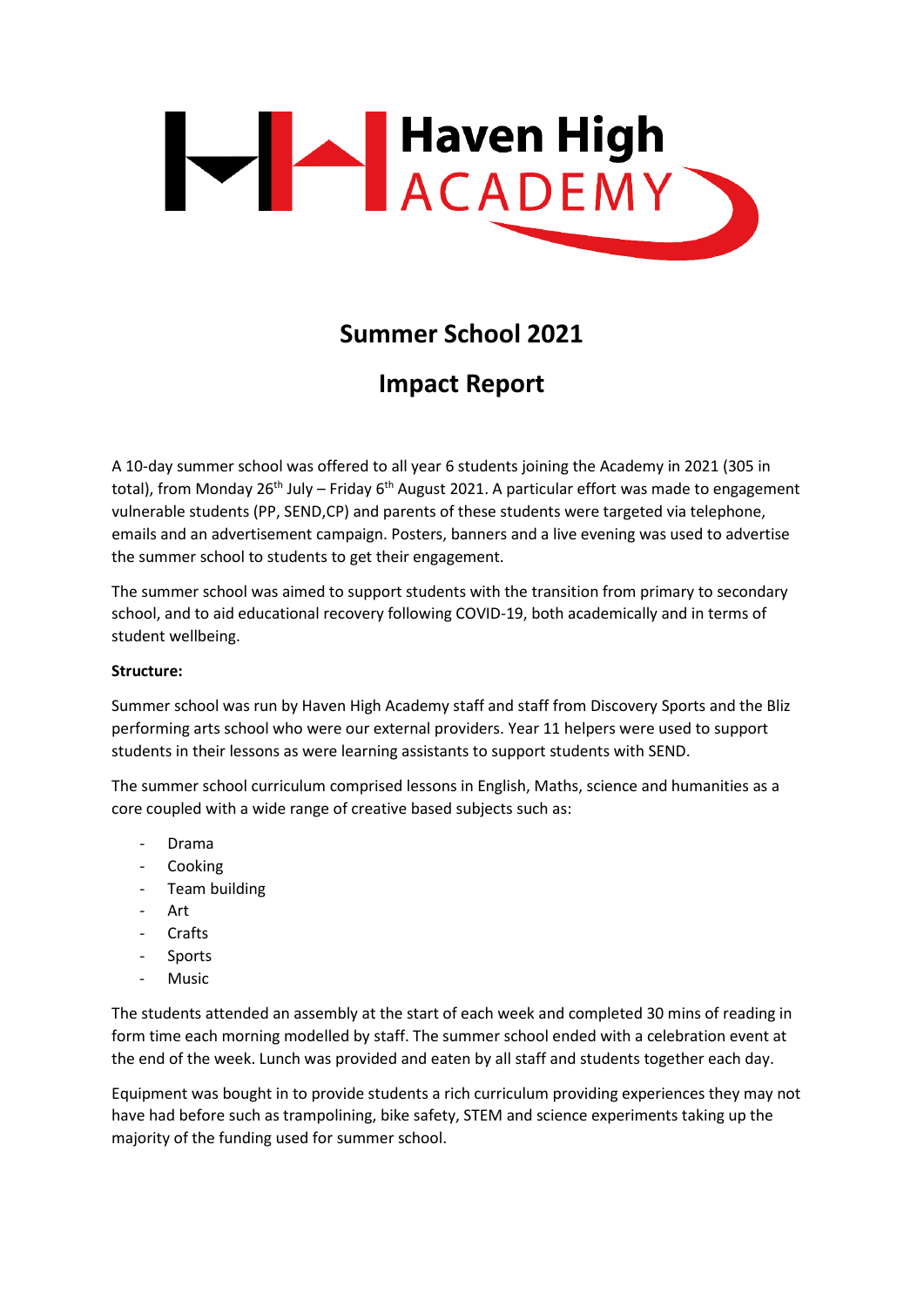#### **Cost of operating the summer school:**

| <b>External Providers</b>               | £16,500    |
|-----------------------------------------|------------|
| <b>Science Resources</b>                | £4,961.39  |
| Catering                                | £1,402.50  |
| <b>Commercial Cleaners</b>              | £245.20    |
| <b>STEM</b>                             | £804.83    |
| <b>Bike Safety</b>                      | £7,160     |
| <b>Academy Staff/Teacher Assistants</b> | £21953     |
| Sports Equipment                        | £4,810     |
| <b>Facilities</b>                       | £2,246.80  |
| <b>Curriculum Resources</b>             | £1,029.55  |
| <b>Support Staff</b>                    | £750       |
| Total cost of summer school             | £61,863.27 |

#### **Attendance:**

213 students attended at least one day of summer school over the 10 days. Registers were

#### **Week 1 attendance Information:**

| Dav                                      | Mondav     | Tuesdav | Wednesday  | Thursdav | Fridav |
|------------------------------------------|------------|---------|------------|----------|--------|
| Total no of<br>students in<br>attendance | 1つつ<br>⊥J∠ | 138     | 121<br>ᆂᇦᆂ | 118      | 123    |

### **Week 2 attendance Information:**

| Day                                      | Mondav     | Tuesdav | Wednesday | Thursday | Friday |
|------------------------------------------|------------|---------|-----------|----------|--------|
| Total no of<br>students in<br>attendance | 112<br>ᆂᆂᇦ | 111     | 107       | 95       | 88     |

Parents of students who had signed up to attend, but not arrived, were contacted. The most common reason given was changing holiday plans or cases of COVID-19 within their family.

Feedback was obtained from a sample of students throughout the summer school and when the academy started the new academic year in September 2021 to get an understanding of how successful the summer school was for future projects.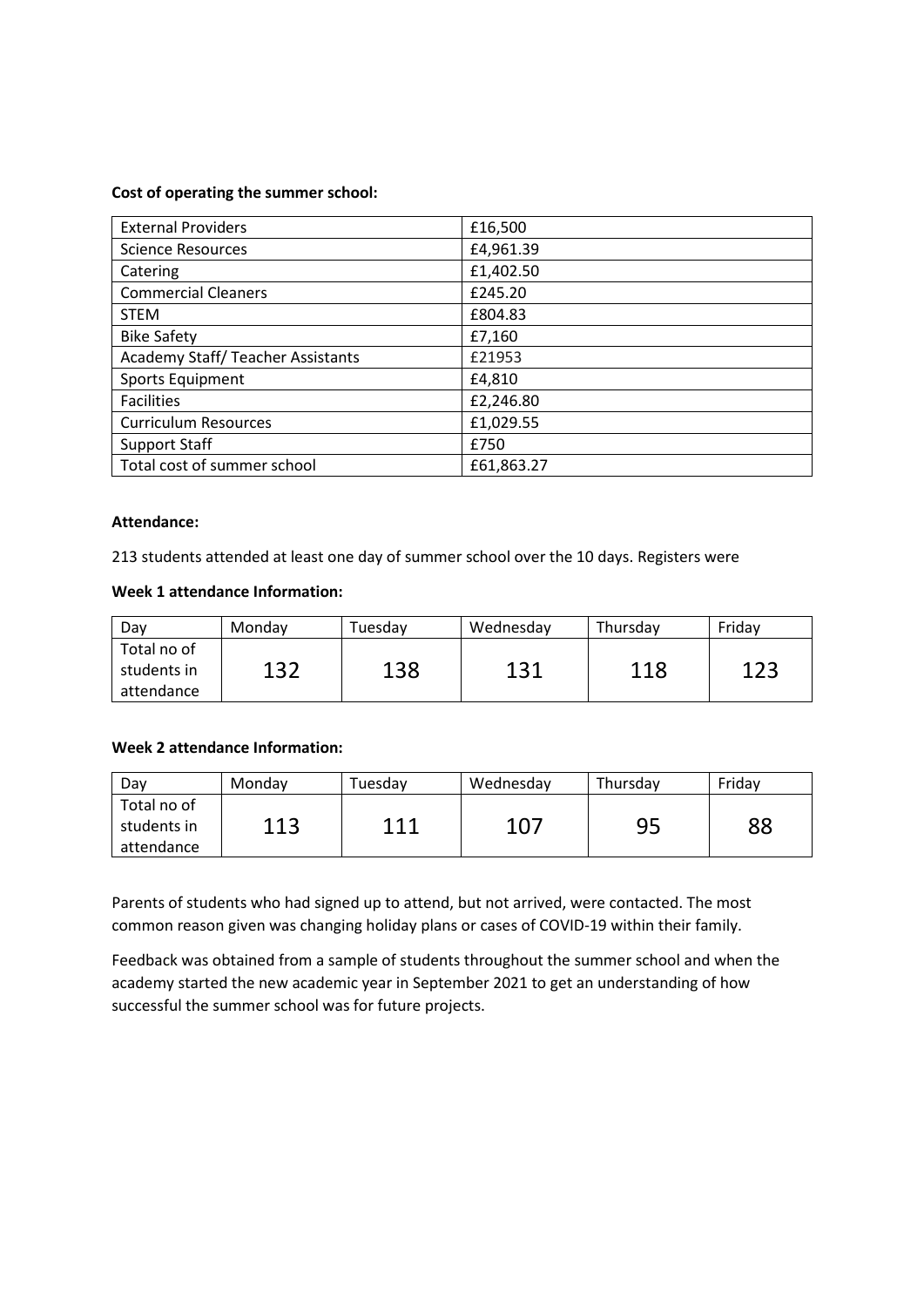#### **Student Feedback:**

Students particularly identified their favourite parts of summer school as:

Scoring scale( 1-5 scale, 1 strongly disagree, 5 = strongly agree)

| Question                                      | <b>Average Score</b> |
|-----------------------------------------------|----------------------|
| I have enjoyed summer school                  | 4.44                 |
| I really enjoyed the wide range of activities | 4.30                 |
| I have made new friends                       | 4.22                 |
| It has helped me with my start to secondary   | 4.38                 |
| school                                        |                      |

- Making new friends
- Meeting staff
- Using the 3G Pitch
- Wide range of activities
- Fun end of summer school show

#### **Parent Comments:**

Feedback from parents was obtained via our Facebook and communications since summer school has been completed. Some of the key points covered were:

- My son has really enjoyed the summer school and was very pleased to attend both weeks
- Thank you for putting this on this has really supported my daughter with getting ready for year 7 and it has helped her confidence.
- Huge thanks to all staff involved. My daughter has loved every minute of it. I have never had her so quiet when she gets home!
- My child was nerves about making new friends after everything that has happened this year. We thank you for the opportunity and all the different activities there were put on.

# **Conclusions/next steps:**

- The summer school programme was very successful. We feel the summer school achieved its aims of supporting year 7 students transitioning into secondary school. We feel it helped them academically and in terms of their wellbeing.
- The curriculum was varied and successfully provided the students many experiences they may not have experienced before whilst also embedding key routines and expectations.
- Lunch, form time and group-based activities developed a sense of community and it ensured students left understanding what it is like to be part of the Haven family.
- If finances permitted, there is a strong argument for repeating the summer school in summer 2022 and with more planning we would use more of our academy staff to embed even more routines and academic based lessons.
- Attendance was impacted on by COVID-19, changes in holidays and many students/parents being unsure about their safety with the infection rates in the local area increasing. We feel the attendance for summer school may have been higher if we published the dates even earlier and communicated with all our feeder schools much earlier.

#### **Mr D Bruce – Assistant Headteacher, 9th October 2021**